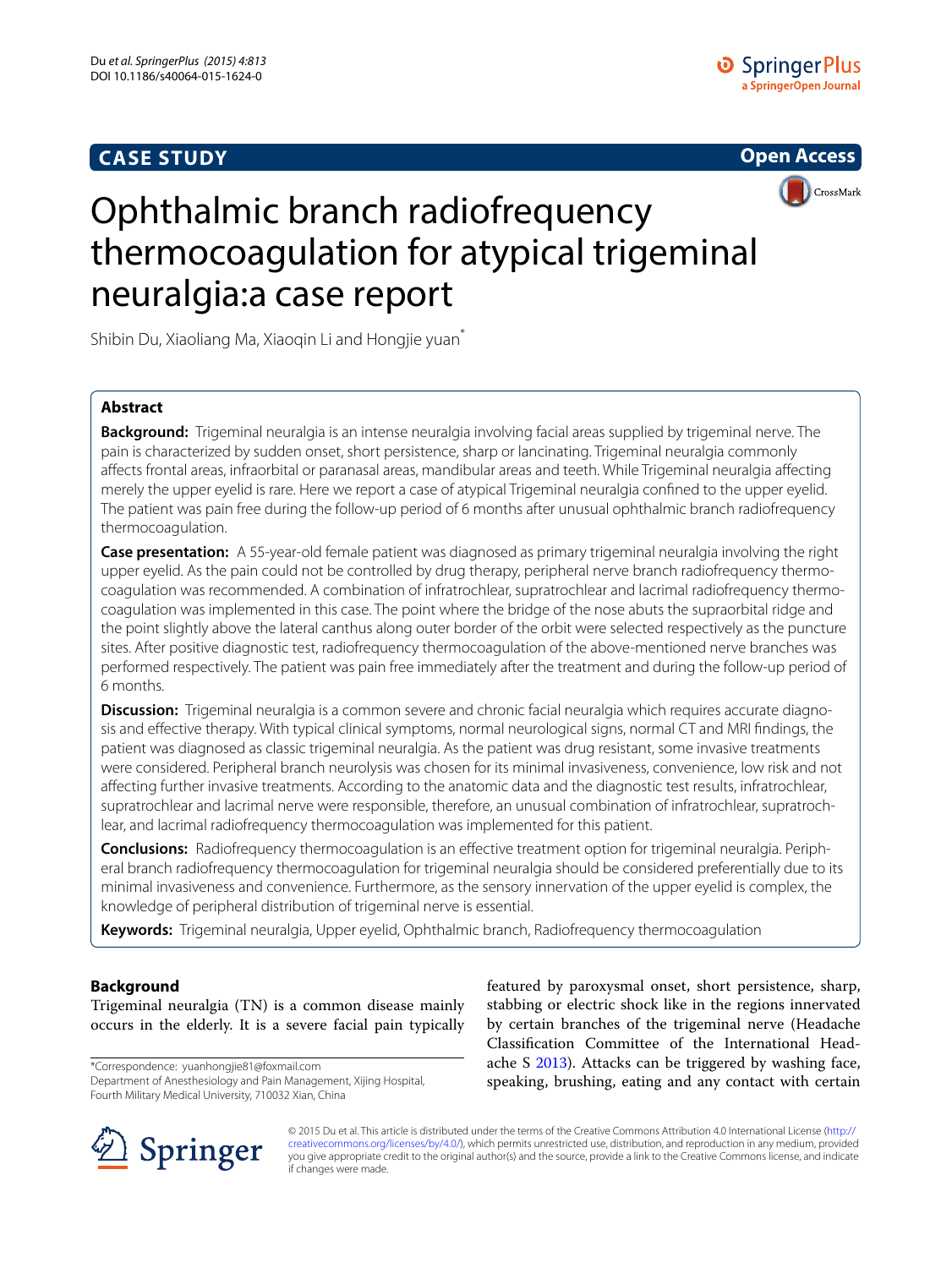part of face. Clinically, frontal areas, infraorbital or paranasal areas, mandibular areas and teeth are the mostly affected areas in TN. Here we report a rare case of drugresistant TN affecting only the upper eyelid. Percutaneous radiofrequency trigeminal neurolysis is an effective, safe, and minimal-invasive treatment for those refractory to drug therapy. However, the sensory innervation of the upper eyelid is complex. After review of the anatomic data and the diagnostic nerve block, we applied neurolysis to infratrochlear, supratrochlear and lacrimal nerves respectively in this case.

#### **Case presentation**

Here was a 55-year-old female patient with episodic stabbing pain on the right superior eyelid for 2 years. The VAS score was eight. The onset time was about 1 minute and the remission period was completely pain free. The pain could be triggered by daily activities like smiling, washing face, speaking and eating. Any contact with the upper eyelid could lead to pain outbreak. Apart from the allodynia on the skin of upper eyelid, no abnormality was found in neurological examinations. Also, the ophthalmologic exams including funduscopy, intraocular pressure, visual field testing was normal. The head CT and MRI scan were also normal. The patient had no history of surgical operation and trauma, no history of diabetes mellitus, high blood pressure, chronic heart diseases, hepatitis, and some other relevant chronic diseases. The patient was diagnosed as primary TN.

The treatment was initiated by oral carbamazepine. The pain could be relieved by carbamazepine 200 mg daily at first. Gradually increasing dose of carbamazepine was reported during the medication period. About 2 weeks prior to the treatment, the pain could not be controlled by carbamazepine 800 mg daily, and dizziness and vertigo developed simultaneously.

Peripheral branch neurolysis was planned. Firstly, right supraorbital nerve block was implemented as a diagnostic test. After identifying the supraorbital notch through palpation, a 25-gauge needle was inserted at the level of supraorbital notch. 0.5 ml 1 % lidocaine was injected slowly. Ten minutes later, hypoaesthesia in the skin of the forehead instead of the upper eyelid was observed, and the pain continues. This result indicated that supraorbital nerve was not involved. Then, diagnostic blocks to lacrimal, infratrochlear and supratrochlear nerves were successively performed. The puncture point slightly above the lateral canthus along outer border of the orbit was selected for the lacrimal nerve block. As infratrochlear and supratrochlear exiting points were located closely together, we chose the point where the bridge of the nose abuts the supraorbital ridge as the single puncture point (Fig. [1](#page-1-0)). The patient was put in supine position while



<span id="page-1-0"></span>eyes firmly closed. After disinfection, a 25-gauge needle was punctured at the lacrimal nerve point described above. The needle was slid over the edge of the orbit, and advanced about 4 mm along the lateral wall of the orbit. With no aspiration of blood, 0.3 ml 1 % lidocaine was injected slowly. Five minutes later, hypoesthesia was found on the lateral part of the upper eyelid, while the medial part remained allodynic. Then the infratrochlear and supratrochlear nerve blocks were performed. The needle was inserted in the previously mentioned point, just slid over the edge, with the same depth along the medial wall. The same amount of lidocaine was injected slowly. The whole upper eyelid and adjacent areas were found hypoesthetic. The patient was completely pain free for the whole day. Then lacrimal, infratrochlear and supratrochlear nerves radiofrequency thermocoagulation (RT) was planned the next day. With supine position, the skin of upper eyelid and adjacent areas was disinfected. From the two puncture points above-mentioned, a 22 G radiofrequency needle with a working tip of 4 mm was slowly inserted successively. Slide over the edge of the orbit and advance about 4 mm. Repositioning the needle slightly to the point where sensory test stimulation at 0.3 mA and 50 Hz could evoke obvious paresthesia in the periocular region. As for infratrochlear and supratrochlear nerves RT, with the aim to ablate both the two nerves, redirect the needle tip superiorly and inferiorly along the medial wall of the orbit to make additional ablation. After local anaesthesia, RT with tip temperature of 80 °C and duration of 80 s was performed.

The patient was discharged after 2 h observation. There were no complications, except for hypoesthesia in the upper eyelid and eyelid swelling for 2 days. The pain was completely relieved within the follow-up period of 6 months without any medication.

#### **Discussion**

Trigeminal neuralgia is a common disease causing facial pain. The reported prevalence of TN is 4.3 per 100,000 (Obermann and Katsarava [2009\)](#page-3-1). And also due to the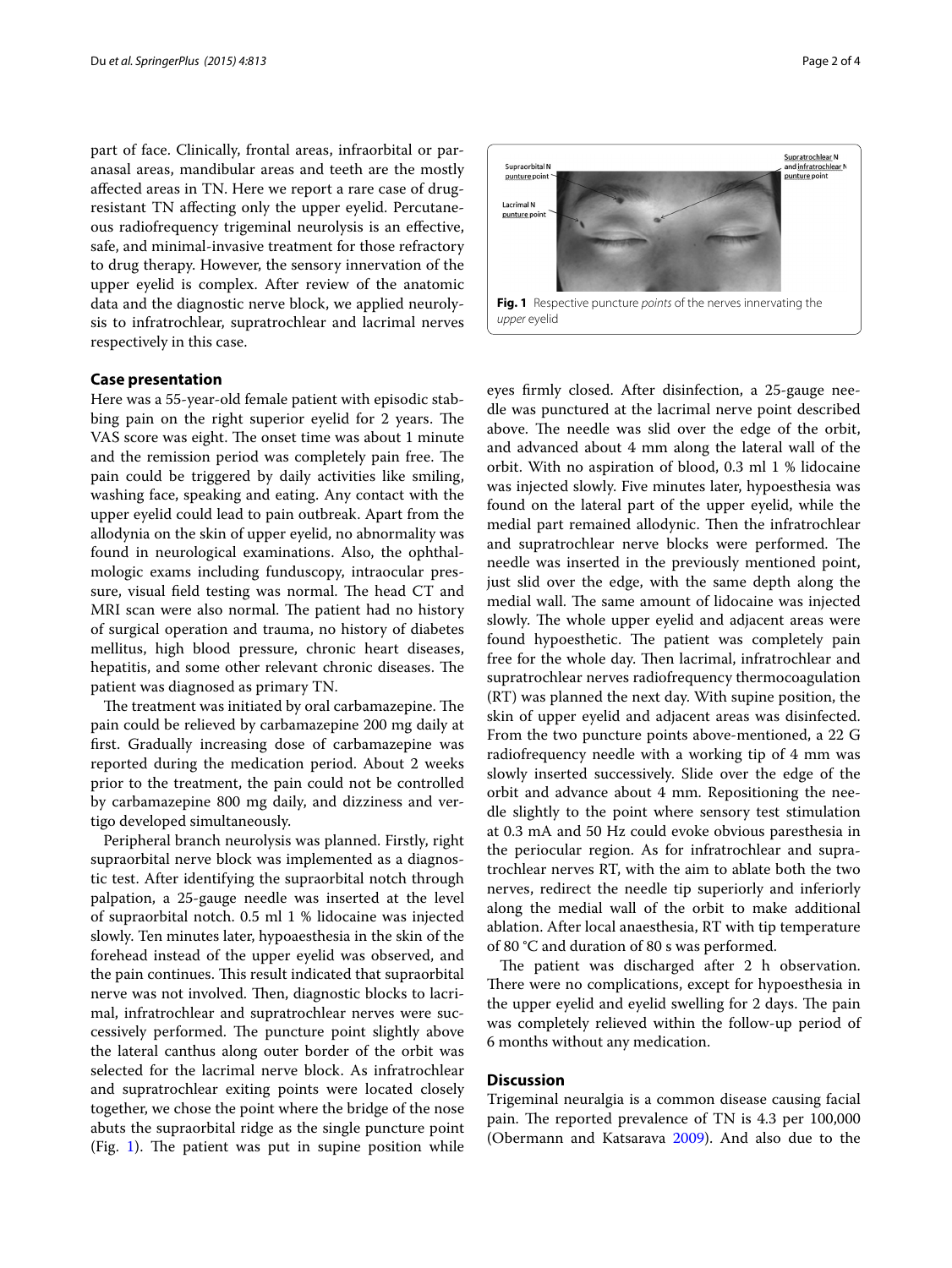severity and choronicity of the pain, patients' daily lives are severely affected. It is reported that TN patients often have a certain extent depression, with high levels of anxiety during acute attacks. Therefore accurate diagnosis and effective therapy of the disease are essential.

As the International Classification of Headache Disorders reports, classic TN is usually resulted from microvascular compression of trigeminal nerve root. While symptomatic TN can be caused by other factors, such as vascular disorders, tumors, demyelination resulted from multiple sclerosis (Headache Classification Committee of the International Headache S [2013\)](#page-3-0). With typical clinical symptoms, together with normal neurological signs, normal CT and MRI findings, diagnosis of symptomatic TN was ruled out, the patient was diagnosed as classic TN. However, TN cases affecting the first branch only account for 4 % (Vorenkamp [2013\)](#page-3-2) and TN cases affecting merely the upper eyelid are never reported. Therefore it was a rare case of classic TN affecting only the upper eyelid.

Although some kind of eye diseases may have pain symptoms, it could be differentiated by the characteristics of pain. The eye diseases induced pain is dull and persistent, while TN is sharp and transient attacking. Cluster headache is another severe facial pain which should be distinguished. The pain usually locates in retro-orbital and temporal areas with paroxysmal occurrence of 15–180 minutes, and accompanied by parasympathetic symptoms like ptosis, pupil constriction, facial flushing, conjunctival conjestion and even vomiting (Voiticovschi-Iosob et al. [2014\)](#page-3-3).

The treatment of TN should be initiated by oral medication, due to its none-invasiveness, low cost and high effective rate. Some invasive treatments are only suitable for those refractory to oral medication. Those include peripheral nerve branch neurolysis, trigeminal ganglion RT, trigeminal nerve balloon compression, sterostatic radiosurgery Gamma knife and microvascular decompression. In this case, as oral medication was ineffective, further invasive treatment is considered. Trigeminal ganglion RT was not considered, as severe complications may happen in treating TN of branch V1, such as corneal hypoesthesia and neuroparalytic keratitis (van Loveren et al. [1982](#page-3-4); Huibin et al. [2009\)](#page-3-5). Balloon compression may have a risk of masticatory muscle dysfunction temporarily (Lopez et al. [2004\)](#page-3-6). Stereotactic radiosurgery is relatively costly and has slow onset of action and usually takes about 1 month before the onset of pain alleviation (Zakrzewska and Linskey [2014](#page-3-7)). Heinskou etc. reported an accelerated cross-speciality management program which proved to be feasible and of high quality. They argued that for the classical TN patients refractory to oral medication, microvascular decompression should be

preferentially applied if microvascular compression was indicated in MRI, the second choice should be balloon compression (Heinskou et al. [2015](#page-3-8)). As for our patient, no neurovascular contact was found in the MRI. Also considering peripheral nerve RT is safe, minimal invasive, convenient and not affecting possible further surgical treatments, the peripheral nerve RT was cautiously applied in this case.

Supraobital, infraorbital, and mental nerve blocks are the three commonly adopted peripheral nerve branch block in treatment of TN. These conventional treatments were ineffective in this case as the diagnostic test verified. According to the anatomic data (Standring [2008](#page-3-9)), the supraorbital and supratrochlear nerve, both originated from the frontal nerve, innervate part of the upper eyelid skin. So does the infratrochlear nerve which derived from nasociliary nerve, a branch of ophthalmic nerve. Lacrimal nerve, originated directly from the ophthalmic nerve, after travelling through the lacrimal gland, innervates the lateral part of the superior eyelid skin. These four nerves leave the orbit through respective exiting points supplying the upper eyelid skin. Due to the negative result of diagnostic supraorbital nerve block, we speculated that the supraorbital nerve does not give sensory innervations to the upper eyelid in this case. This also indicates the necessity of diagnostic nerve block before treatment. In this patient, the anatomic data together with the diagnostic test confirmed that infratrochlear, supratrochlear and lacrimal nerve were responsible. Therefore, a combination of infratrochlear, supratrochlear, and lacrimal neurolysis was used for this patient.

Furthermore, there are some somatic and autonomic motor nerves in the orbit, such as the abducens nerve innervating the lateral rectus, the trochlear nerve innervating superior oblique, the oculomotor nerve to the remaining extraocular muscles, and also the lacrimal nerve, which carries postganglionic parasympathetic nerve fibres from the pterygopalatine ganglion supplying the lacrimal gland (Standring [2008\)](#page-3-9). With the nerve stimulation function and controlled tip temperature, RT can generate accurate and definite volume of ablation around the working end. This ensures avoiding injury to these important nerves.

#### **Conclusions**

Our literature search identified only one article involving lacrimal nerve block (Pareja and Cuadrado [2013](#page-3-10)). It was used as diagnostic test for what is called lacrimal neuralgia. This case report demonstrated the importance of knowledge of trigeminal nerve anatomy and priority of peripheral branch neurolysis due to its effectiveness, minimal invasiveness and noninterference with possible further treatments.